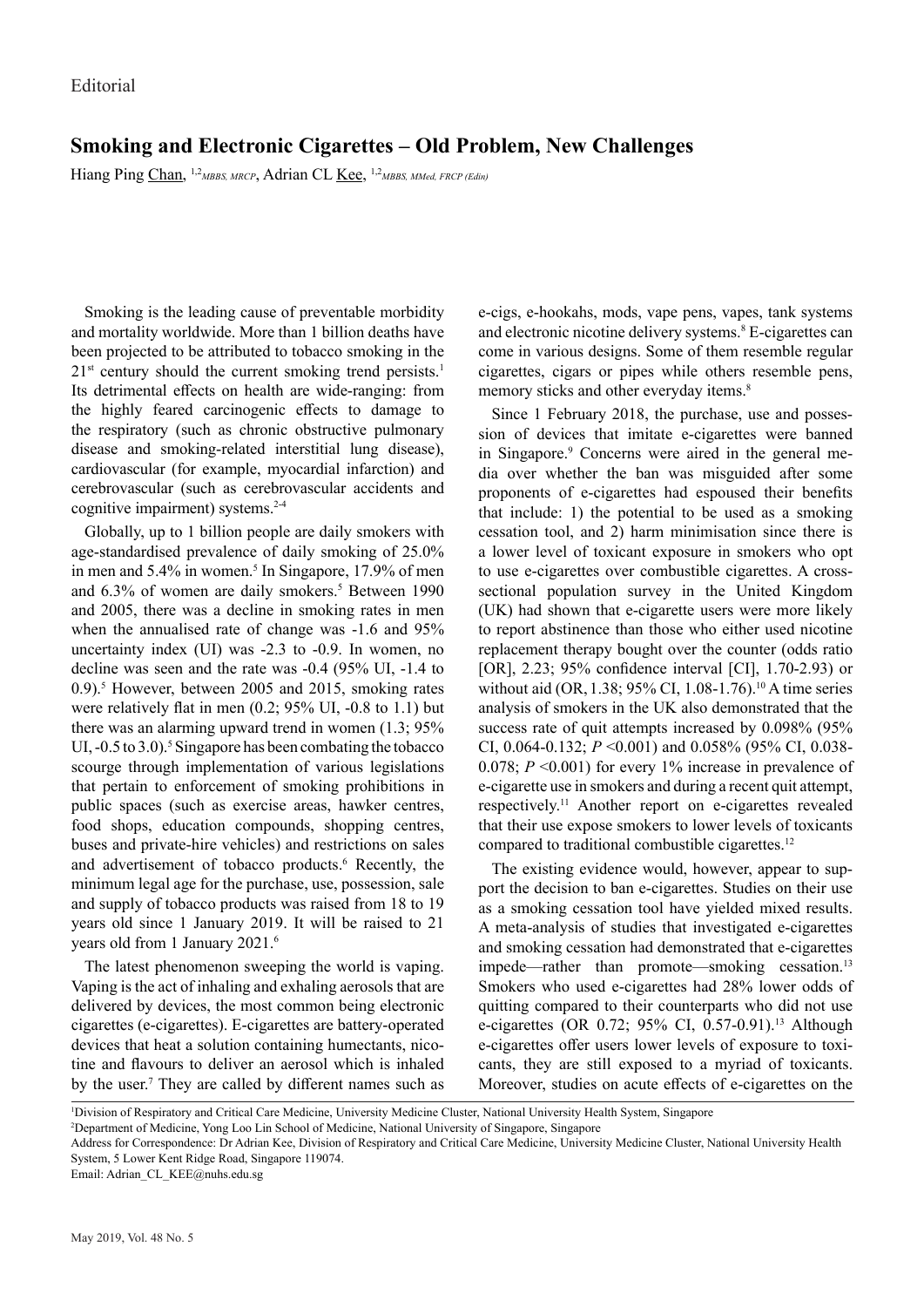respiratory, cardiovascular and immune systems have already demonstrated detrimental effects even though longterm studies of their effects on health are not available.<sup>7</sup>

In Singapore, there is little knowledge of the perils of e-cigarettes in youths. The finding from a survey of 600 youths by the Health Promotion Board (HPB) in 2018 showed that up to 70% of respondents were not aware that e-cigarettes, like combustible cigarettes, contain nicotine and carcinogenic chemicals.<sup>14</sup> What is perhaps even more alarming is the fact that e-cigarettes could potentially entice more youths to take up cigarette smoking. The use of e-cigarettes has been shown to result in nicotine dependence in adolescents. Likewise, early initiation and higher frequency of e-cigarette use and the use of nicotine e-liquids have been associated with higher nicotine dependency.15 In the United States, a prospective cohort study involving high school students over a 6-month period had demonstrated that the use of e-cigarettes increased the frequency and intensity of smoking and vaping.16 In a UK study, the use of e-cigarettes was associated with initiation and escalation of smoking in adolescents.17 Opponents of e-cigarettes have argued that instead of focussing on the debate between the potential benefits and harmful effects of e-cigarettes, more attention should be paid to how the tobacco industry targets youths especially when it uses social media to aggressively advertise and market tobacco products to them compared to traditional media.<sup>18</sup>

To address queries and differing views from the public on its ban on e-cigarettes, the Ministry of Health in Singapore issued a media release in 2018 which clarified the: 1) inherent harm posed by e-cigarettes, 2) role of e-cigarettes as a gateway to smoking, 3) lack of evidence to support its use as a smoking cessation tool, and 4) importance to prevent e-cigarettes from becoming entrenched in Singapore.<sup>19</sup>

Notably, a recent randomised UK trial involving 886 participants that compared the use of e-cigarettes to nicotine replacement therapy to achieve abstinence from cigarette smoking found that subjects in the e-cigarette group (18.0%) were more likely to succeed at abstaining from smoking than those in the nicotine replacement group (9.9%) at 1 year (relative risk, 1.83; 95% CI, 1.30- 2.58;  $P \le 0.001$ ).<sup>20</sup> Although this study provides additional information on the utility of e-cigarettes, the context and limitations of the study should be carefully considered. The study was performed under expert guidance with access to a full range of nicotine replacement therapies and face-to-face behavioural support. The limitations of the study included the fact that subjects were not blinded and "placebo e-cigarettes" were not used. In their discussion, the authors acknowledged that "if nicotine replacement was seen as an inferior option, participants

in the nicotine replacement group could have put less effort into their quit attempt than those in the e-cigarette group".20 The authors were also concerned that the results were not generalised to less dependent smokers and those who had tried e-cigarettes for reasons other than to quit smoking. Additionally, their study reported a fairly high rate of continued use of e-cigarettes that may suggest long-term e-cigarette use. In spite of this useful new information, we should await further generalisable evidence before rules on the use of e-cigarettes can be relaxed. This sentiment was echoed by various members of the medical community following the publication of the randomised trial by Hajek and colleagues.<sup>20-22</sup>

Tobacco smoking is entrenched in modern society and it may have become too huge a juggernaut to be halted in its tracks. Nevertheless, it is important to educate and prevent spread of its use, encourage and assist in smoking cessation and prevent other mimickers from paving a path towards this vice. The decision to implement more stringent laws against smoking—as well as the decisive and well considered act to ban e-cigarettes before it morphs into a vice that becomes too big to control should be applauded.

## **REFERENCES**

- 1. Vineis P. Smoking and impact on health. Eur Respir Rev 2008;17:182-6.
- 2. Lee HP. Smoking and blood pressure among adults in Singapore. Ann Acad Med Singapore 1980;9:416-20.
- 3. Pride NB. Smoking and the development of progressive airflow obstruction. Ann Acad Med Singapore 1985;14:496-502.
- 4. Cher BP, Chen C, Yoong J. Prevalence-based, disease-specific estimate of the social cost of smoking in Singapore. BMJ Open 2017;7:e014377.
- 5. Smoking prevalence and attributable disease burden in 195 countries and territories, 1990-2015: a systematic analysis from the Global Burden of Disease Study 2015. Lancet 2017;389:1885-906.
- 6. Singapore Statutes Online. Smoking legislations. Available at: https:// sso.agc.gov.sg/Search/Content?Phrase=smoking&PhraseType=Al lTheseWords&In=InForce\_Act\_SL&Within=title. Accessed on 19 February 2019.
- 7. Eltorai AE, Choi AR, Eltorai AS. Impact of electronic cigarettes on various organ systems. Respir Care 2019;64:328-36.
- Centers for Disease Control and Prevention. Smoking and tobacco use: about electronic cigarettes (e-cigarettes). Available at: https://www. cdc.gov/tobacco/basic\_information/e-cigarettes/about-e-cigarettes. html. Accessed on 19 February 2019.
- Health Sciences Authority, Singapore. Prohibition on certain products. Available at: https://www.hsa.gov.sg/content/hsa/en/Health\_Products\_ Regulation/Tobacco\_Control/Overview/Tobacco\_Legislation/ Prohibition on Certain Products.html. Accessed on 19 February 2019.
- 10. Brown J, Beard E, Kotz D, Michie S, West R. Real-world effectiveness of e-cigarettes when used to aid smoking cessation: a cross-sectional population study. Addiction 2014;109:1531-40.